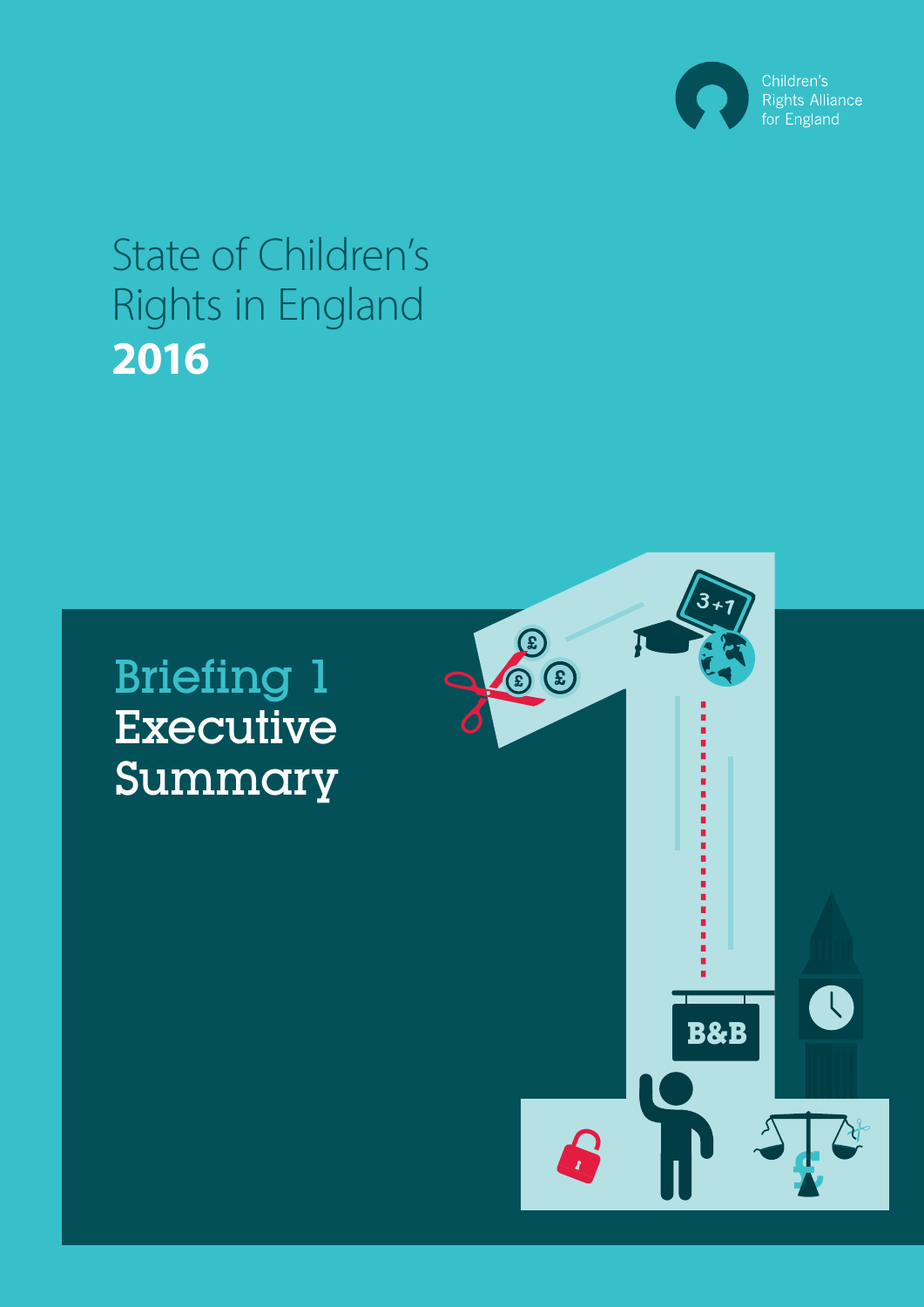## Briefing 1 Executive Summary



## Acknowledgments

**We are grateful to the following individuals for submitting evidence, attending evidence gathering sessions and offering their advice and expertise:**

Yasmine Ahmed *Rights Watch UK*  Adrian Voce *Policy for Play* Abigal Gill *Centrepoint*

Caroline Adams *NPCC* Chloe Cockett *Who Cares Trust?* Chloe Darlington *Children England* Chloe Setter *ECPAT UK* Clare Evans *Cafcass*

Dragan Nastic *Unicef UK* Debaleena Dasgupta *Liberty* Florence Cole *Just for Kids Law* 

Holly Bentley *NSPCC*

Jane Evans *Barnardo's* James Kenrick *Youth Access*

Jerome Finnegan *Save the Children* Joanne Bartley *Kent Education Network*

Andrew Fellowes *Council for Disabled Children* Carla Garnelas *Office of the Children's Commissioner for England*  Carolyn Blackburn *Birmingham City University* Chris Dodd *Children are Unbeatable! Alliance* Chris Bath *National Appropriate Adult Network* Gareth Jones *Association of YOT Managers* David Ayre *The Children's Society*  David Gee *Child Soldiers International*  Gus Silverman Irwin Mitchell Solicitors Frances Trevana *Coram Children's Legal Centre* Francesca Danmole *British Youth Council* Ilona Pinter *The Children's Society*  Iryna Pona *The Children's Society* Isobel Howe *Royal College of Paediatrics and Child Health* Jay Harman *British Humanist Association* Jennifer Twite *Just for Kids Law*  Jen Chambers *Howard League For Penal Reform* 

John Drew *Prison Reform Trust* Jonathan Rallings *Barnardo's* Judith Dennis *Refugee Council* Lisa McCrindle *NSPCC* Marc Bush *Young Mind*s Matthew Blow *Young Minds*  Mike Brady *Baby Milk Action* Mital Raithatha *Just for Kids Law* Pippa Goodfellow *NACRO*

Selen Cavcav *INQUEST* Susannah Sconce *NSPCC*

Zoe Renton *National Children's Bureau*

Kadra Abdinasir *The Children's Society* Kate Aubrey-Jonson *Youth Justice Legal Centre* Laura Cooper *Youth Justice Legal Centre* Lucie Boase Irwin Mitchell Solicitors Marc Francis *Zacchaeus 2000 Trust (Z2K)* Mark Spencer *Child Poverty Action Group*  Megan Jarvie *Family and Childcare Trust* Raymond Arthur *Northumbria School of Law* Rupinder Parhar *The Children's Society*  Sarah Mann *Friends, Families and Travellers* Sophie Earnshaw *Child Poverty Action Group*  Tara Flood *Alliance for Inclusive Education*  Tessa Murphy *Standing Committee for Youth Justice*  Zara Todd *Sisters of Frida* 

We would particularly like to thank Catherine Franks for her help in researching this report.

Any views expressed in this report are CRAE's and do not reflect the views of these individuals and organisations, or of CRAE's members.

CRAE has produced an annual State of Children's Rights report since 2003

ISBN: 978-1-898961-44-4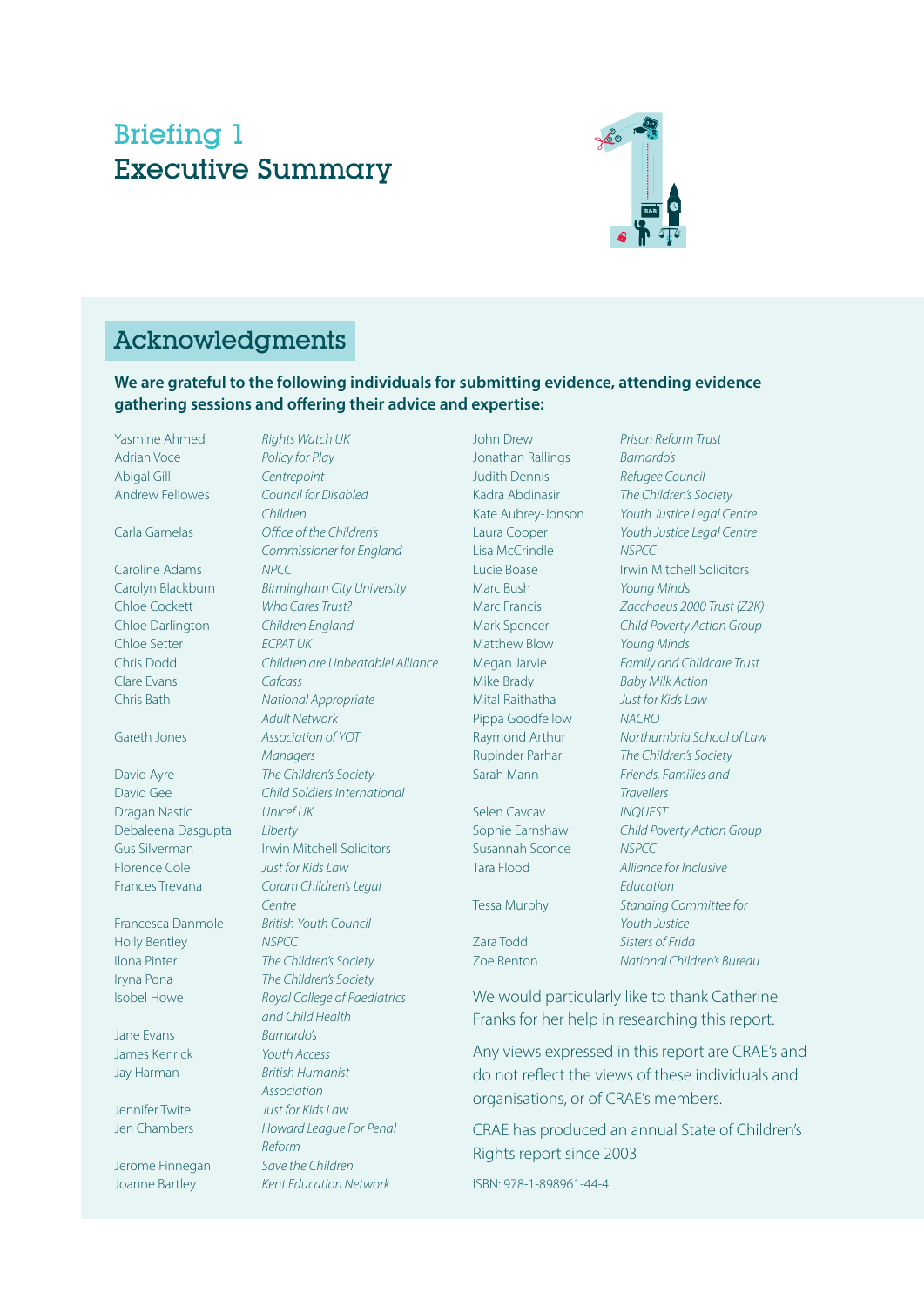## About this briefing

The UK ratified the UN Convention on the Rights of the Child (CRC) in 1991. This means that all areas of government and the state; including local government, schools, health services, and criminal justice bodies, must do all they can to fulfil children's rights. In June 2016 the UK Government was examined by the UN Committee on the Rights of the Child (UN Committee) on its compliance with the CRC for the first time since 2008. The UN Committee set out a number of concerns (summarised below) and recommendations (Concluding Observations) for change.<sup>1</sup>

CRAE's *State of Children's Rights 2016* is made up of seven thematic briefings assessing the progress made towards implementing the UN Committee's recommendations: Children at the Centre: The General Measures of Implementation and General Principles of the CRC; Poverty and Homelessness; Health; Immigration, Asylum and Trafficking; Education, Leisure and Cultural Activities; Safeguarding Children; 8: Policing and Criminal Justice.

#### **What is the CRC?**

The CRC applies to all children aged 17 years and under and sets out the basic things that children need to thrive - the right to an adequate standard of living, to be protected from all forms of violence, an education, to play, be healthy, and be cared for. Children's rights should act as a safety net – meaning children always receive at least the minimum standard of treatment whatever the changing economic climate.

The CRC has four guiding principles (General Principles) which are rights in themselves but also the framework through which all the rights in the CRC should be interpreted. They are: non-discrimination (article 2); the best interests of the child (article 3); survival and development (article 6); and respect for the views of the child (article 12).

England's compliance with these General Principles are covered in Briefing 2.

This summary gives a flavour of some of the issues covered in each briefing, which highlights areas of improvement and concern since July 2015 when CRAE coordinated the England Civil Society report to the UN Committee as part of the last UK examination.<sup>2</sup> For more detail on each issue, see the individual briefing.

## **Introduction**

The last 18 months have resulted in changes to the political landscape not seen in recent times. The UK's decision to leave the European Union (EU) in June 2016 casts doubt on the continued enjoyment of many rights and entitlements children currently enjoy due to EU law. Uncertainties around the economy and concerns over rises in the cost of living could also adversely affect struggling families with children.

With the appointment of a new Prime Minister in summer 2016, there was an opportunity for renewed political leadership on how we treat children. Unfortunately, this opportunity was missed. England no longer has a Government Minister with responsibility for the rights of all children and the threat that the political conversation over the coming years will be dominated by Brexit, with little space for issues affecting children, is very real.

Despite some positive progress, especially in relation to children in care and children with mental health needs, our analysis shows that much more needs to be done before children's rights are fully respected. Time and again children are not central to decision-making. This must change. It's crucial that the Government uses the *State of Children's Rights 2016*, alongside the UN Committee's Concluding Observations, to urgently identify what actions it will take so that all children can have a happy and fulfilling childhood and the best start in life.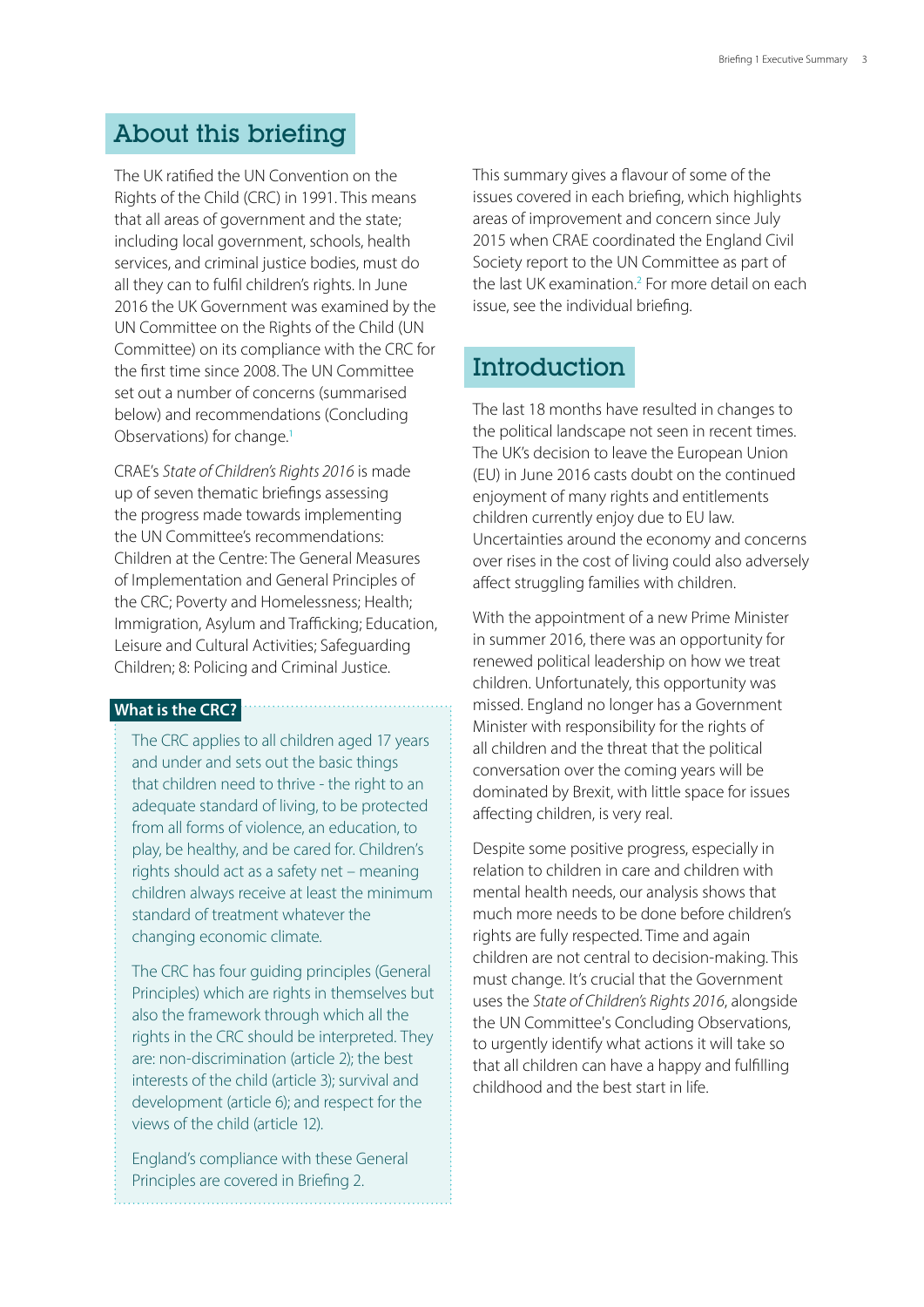## 2. General Measures and General Principles

In the reshuffle following Theresa May's appointment, the role of Minister for Children and Families was replaced with a Minister for Vulnerable Children and Families. This is a backwards step. A child rights team staying in place within the Department for Education is welcome, but it lacks the capacity and authority needed to effectively monitor and coordinate children's rights across government.

Positively in October 2016, a Ministerial statement was laid before parliament on the UN Committee's recommendations. However, **Government continues to resist calls for a child rights action plan.** This is urgently needed. The distribution of the Concluding Observations (COs) across Whitehall is encouraging, as is a call for government departments to reflect on the UN's recommendations, but these steps alone will not ensure the UN's concerns are fully addressed.

#### **A Cabinet Minister with responsibility for children's rights should be appointed alongside an adequately resourced child rights team. Government should develop a comprehensive child rights action plan to take forward the COs.**

Government remains unconvinced of the value of child rights impact assessments (CRIA) despite a UN Committee recommendation to make them statutory. The Government opposed amendments to the Children and Social Work Bill to introduce a public sector child rights duty but positively, it did commit to looking at the issue further and considering evidence from devolved nations.<sup>3</sup>

#### **The Government should introduce a statutory obligation on public authorities to conduct child rights impact assessments.**

**A proposal in the Children and Social Work Bill poses a significant threat to the legal rights that children currently enjoy** by allowing local authorities to opt out of specific pieces of children's legislation for up to six years. The Government has also confirmed it will press ahead with plans to repeal the Human Rights Act and replace it with a British Bill of Rights, despite widespread opposition.<sup>4</sup>

Recent research finds: *'Access to justice in England has been undermined and fundamentally weakened by the cuts to civil legal aid in breach of the UK's international human rights obligations'* yet the Government is still to confirm when its planned review of legal aid will commence.

Despite positive steps, children are still not systematically involved in decisions that affect them, especially under 11s, and discrimination remains wide-spread for certain groups of children: **The Government's anti-terrorism strategy** *Prevent* **has received particular criticism for discriminating against Muslim children**; research has found that homophobic, biphobic and transphobic bullying remains a major problem in schools;<sup>5</sup> and an increase in hate crimes have been reported since the EU referendum result.

 **The Government should urgently review the** *Prevent strategy***. It should take immediate action to address discrimination experienced by many groups of children, especially in relation to bullying and school exclusions.**



Only 8 children<br>
and 28 young adults granted legal aid under the Exceptional Case Funding Scheme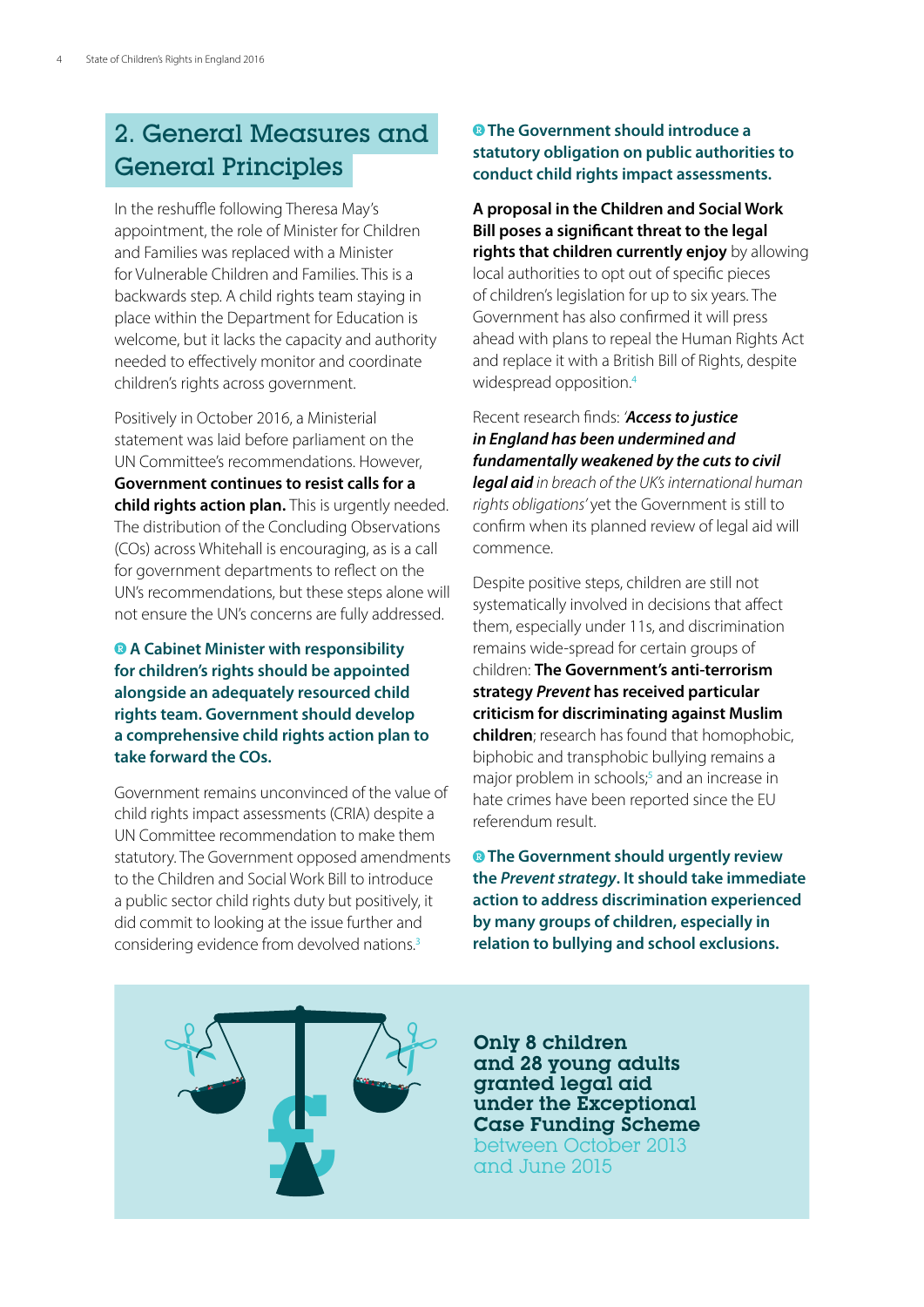

### 3,390 families with children are living in bed and breakfasts

Despite a ban, over  $\alpha$  third (1,140) are living there for more than 6 weeks

Source: Department for Communities and Local Government (June 2016) Statutory homelessness and prevention and relief live tables

Alarmingly, **child mortality still differs depending on the mother's country of birth, age and socio-economic factors.** Unfortunately, there are numerous examples throughout this report which demonstrate that the best interests of the child is not a primary consideration in decision-making.

## 3. Poverty and Homeless

The right to thrive and have a decent standard of living has come under great threat for many children in England in 2016. It's of grave concern that the latest figures show that child poverty is rising. **3.9 million children were living in poverty in 2014/2015.** That is nine children in every classroom, or 29% of all children.<sup>6</sup>

The statutory duty on the Government to report on the four key targets for eradicating child poverty by 2020 has been removed by repealing sections of the Child Poverty Act 2010.

#### **<sup><b>8</sup>** The Government should develop, fund and</sup> **implement a plan to reduce the number of children in poverty year-on-year for the next five years.**

The Welfare Reform and Work Act 2016 introduced a two child limit on receipt of the child element of child tax credit and Universal Credit. It is thought 640,000 families will lose support as a direct result of the proposed changes.<sup>7</sup>

The Government has also extended the benefit cap. Large families and those in London are most affected.<sup>8</sup> **Analysis suggests 319,000 children are likely to be affected by the new cap.** 

Alongside these changes, the Government introduced a four year freeze on entitlements to most benefits and tax credits until 2020. **Around 7.5 million children are estimated to be affected by the four year benefit freeze.** Nearly two thirds will be in work.<sup>9</sup>The UN Committee urged the Government to *'Conduct an assessment of the cumulative impact of the social security and tax credit reforms on children, particularly those from disadvantaged groups.'*

Although Government has introduced the National Living Wage which will increase the incomes of some low earners, the Institute of Fiscal Studies predicts this will have *'very little impact'* on official poverty measures, or household income inequality up to 2020/21.<sup>10</sup>

**<sup><b><sup>8</sup>** The Government should conduct an</sup> **assessment of the cumulative impact assessment of the welfare and benefit reforms on children, particularly those from disadvantaged groups.**

**The numbers of homeless families are rising; there are two thirds more than in 2009.**<sup>11</sup> The rise has been mainly attributed to the impact of cuts to social security.<sup>12</sup>These cuts combined with a shortage in social housing and the high cost of private sector rentals has lead to an increase in families being housed in temporary accommodation (TA).

**The number of households with children living in TA is almost two thirds more than in 2010 (58,180 compared to 36,230) which includes 114,930 children or expected children.**<sup>13</sup> 12% of these households were living in accommodation with shared facilities such as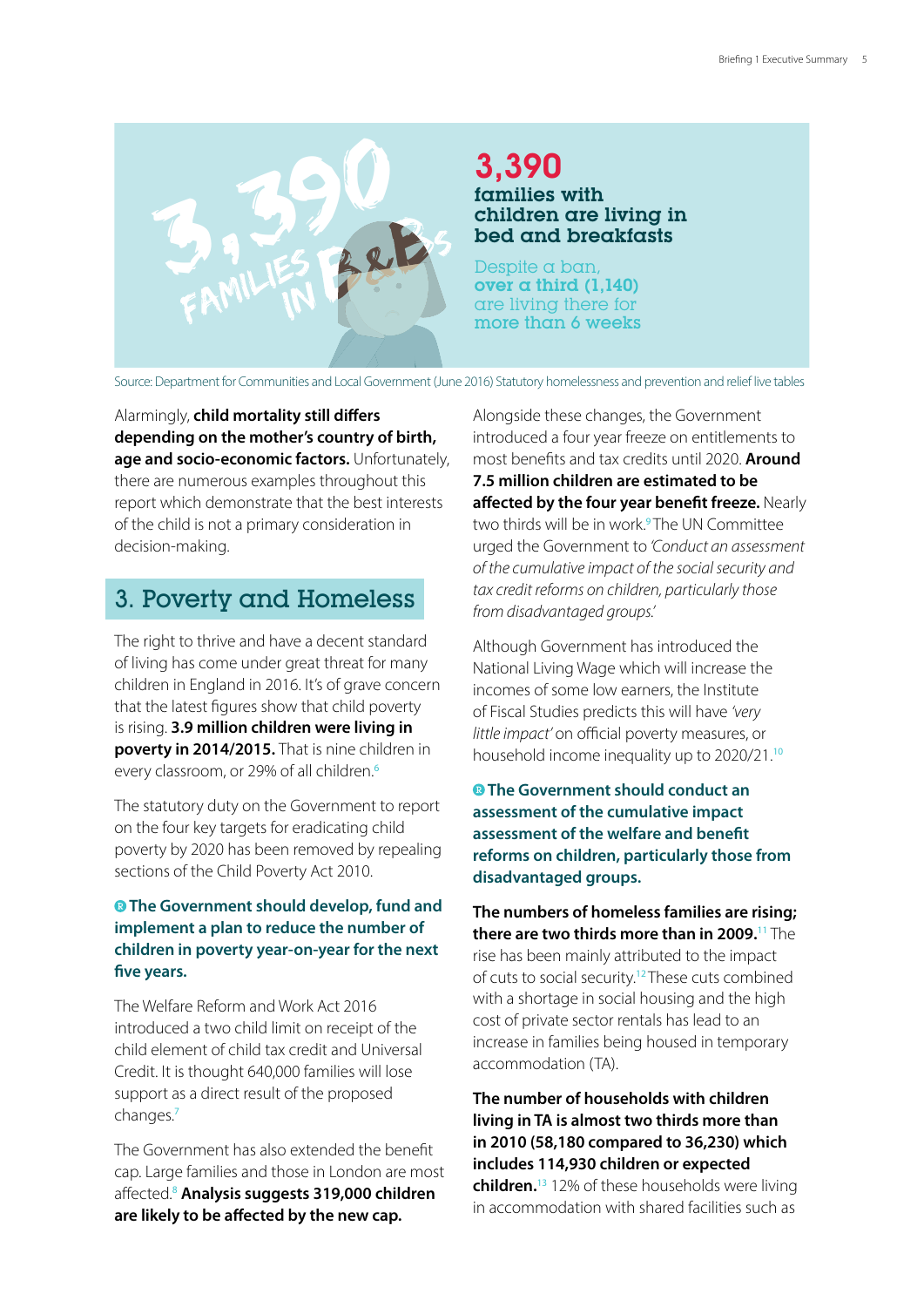bathrooms or kitchens. Research has shown the detrimental impact of extended periods in TA on children's health, development, education and well-being.<sup>14</sup>

Despite a ban and the UN urging the Government to *'Strictly implement the legal prohibition of prolonged placement of children in temporary accommodation*, local authorities are continuing to break the law.

## 4. Safeguarding children

The past year has seen a number of positive measures from Government to improve the rights of children in care and reduce violence against children. These are part of a reformed vision to improve children's social care and the Government's Children and Social Work Bill.<sup>15</sup>

The number of children in care has continued to rise steadily - **there were 70,440 looked after children at 31 March 2016.**<sup>16</sup> This increase is double-edged – in some instances it means more children are being safeguarded, in other cases, it could mean insufficient or lack of early intervention.

Cuts to local authority budgets, particularly early intervention services, risk damaging outcomes for vulnerable children as social workers struggle to do more with less. In 2015/16 local authorities reduced spending on children's centres, young people's and family support services by 31% (over £958 million in real terms) compared to 2010/11. **This amounts to a total spending cut of more than £2.4 billion over six years.**<sup>17</sup>

A Government push to increase the number of adoptions after a decrease of 18% in the last year is welcome but risk undermining other equally valid options which help ensure permanence for children<sup>18,19</sup>

The Government has gone some way towards meeting the UN's recommendations to improve support for care leavers by introducing a suite of welcome measures, most notably extending the support of a personal adviser to  $25.^{20}$  But more needs to be done to ensure care leavers are fully supported, including financially and with appropriate accommodation. Despite changes to



Source: FOI responses in NSPCC (2016) *How safe are our children? 2016*

allow children leaving in residential care to *Stay Close* there is still some way to go before they achieve parity of support with those in foster care.

#### **The Government should introduce a duty for local authorities to take reasonable steps to provide care leavers up to 21 with suitable accommodation.**

The true scale of the sexual abuse and exploitation of children is starting to be revealed across the country after recognition from Government to tackle the issue and bring perpetrators to justice helps more victims have the confidence to come forward.<sup>21</sup> Whilst important, it's crucial that vulnerable victims receive the support they need to recover and are able to have their voices heard.

#### **The Government should ensure that all victims of sexual crimes should have access to specialist therapeutic or mental health support.**

Despite calls, including from the UN Committee, the UK refuses to increase the minimum recruitment age to the armed forces from age 16.22,23 In 2015, almost one in four new recruits were aged 16 or 17.<sup>24</sup> The UN Committee also criticised the armed forces for making child recruits complete a longer minimum period of service than is required of adult recruits.

#### **The Government should ban children aged 16 and 17 from being recruited to the army.**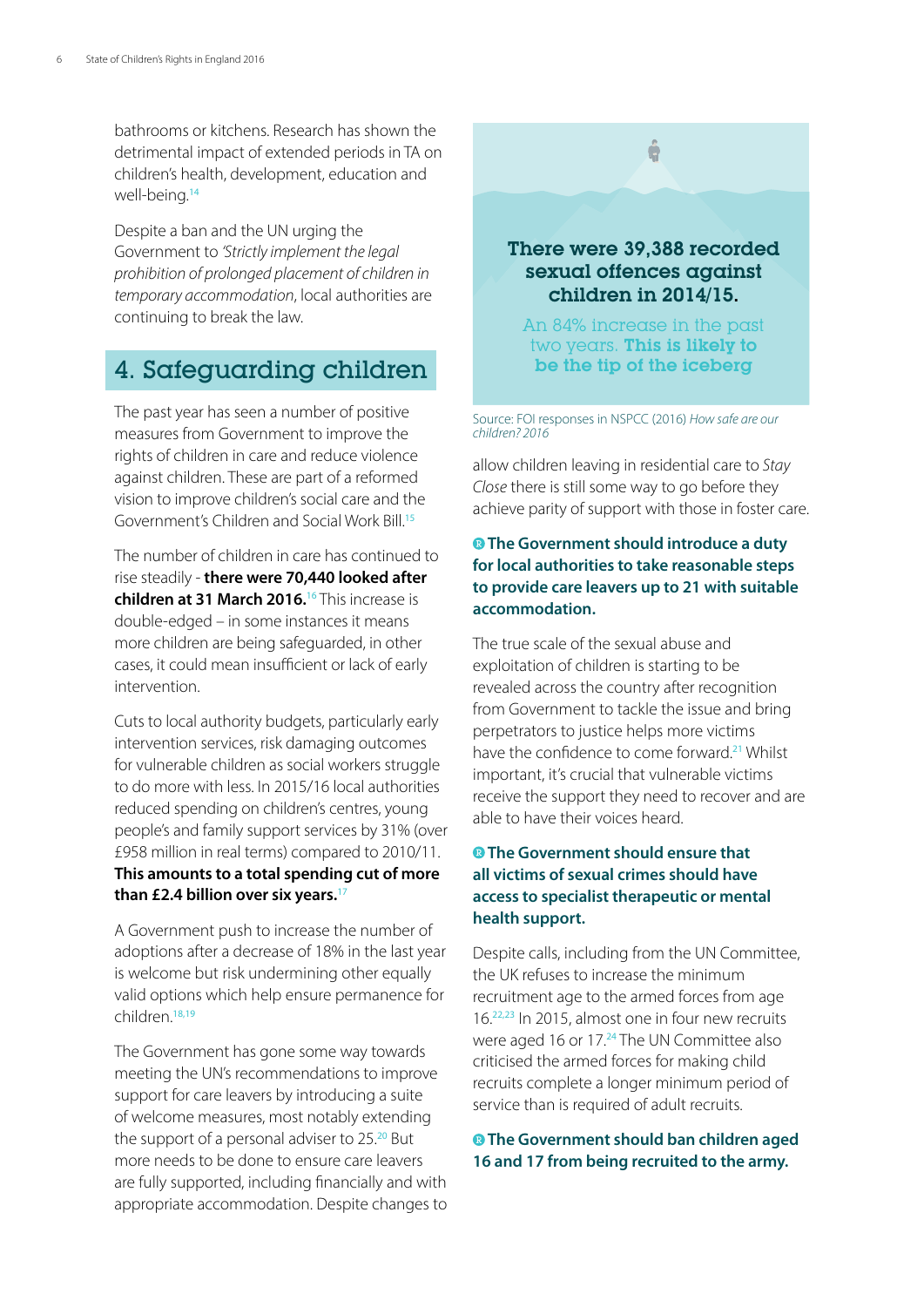

#### Support for asylum seeking children with families has been cut by

 30% (£16) This means they

now receive just

£36.95 per week

## 5. Immigration, asylum and trafficking

Sadly the Government has regressed in relation to refugee and migrant children's rights in 2016 and taken a number of steps to further their policy of creating a "hostile environment". **We are disappointed that the Government continues to ignore the best interests of refugee children (article 3) and prioritises immigration control over children's welfare.**

#### **3253 unaccompanied children sought asylum in the UK in 2015, a 67% increase from**

**2014**. <sup>25</sup> However only 22% of unaccompanied children were granted refugee status in 2015, the majority (52%) were refused asylum and granted a temporary form of leave (UASC leave). Such temporary leave is rarely in children's best interest as it does not provide them with a durable solution<sup>26</sup>

The Government has made a series of welcome pledges to address the refugee crisis $27,28$  and started to relocate separated children after the closure of the migrant camp in Calais.<sup>29</sup> However, the UK has been heavily criticised, including by the UN Committee for its inadequate response to support refugee children across Europe.<sup>30,31</sup>

EU law (Dublin III Regulation) entitles separated children to be reunited with their family elsewhere in Europe, including in the UK.

However, despite the Government stating it will adhere to these regulations and positive decisions from the Courts,<sup>32</sup> this mechanism is not functioning or being used effectively.<sup>33,34</sup>

#### **The Government should issue guidance on implementation of the Dublin III regulation to ensure it is fit for purpose and quickly reunite separated children in Europe with their families in the UK.**

The Immigration Act 2016 brings in a number of worrying measures that the UN Committee said breached the CRC. It removes the entitlement of former unaccompanied children in care to leaving care support and services which risks leaving these vulnerable young people homeless, destitute or at risk of exploitation.<sup>35</sup>

#### **All care leavers, regardless of their immigration status, should have access to the full range of leaving care services.**

Despite guidance from the UN Committee that *'age assessments should only be conducted in cases of serious doubt',* children are still regularly disbelieved about how old they are and face harmful, protracted age disputes. **There has been a large increase – 148% (789) - in the number of children whose ages are disputed in 2015.**<sup>36</sup>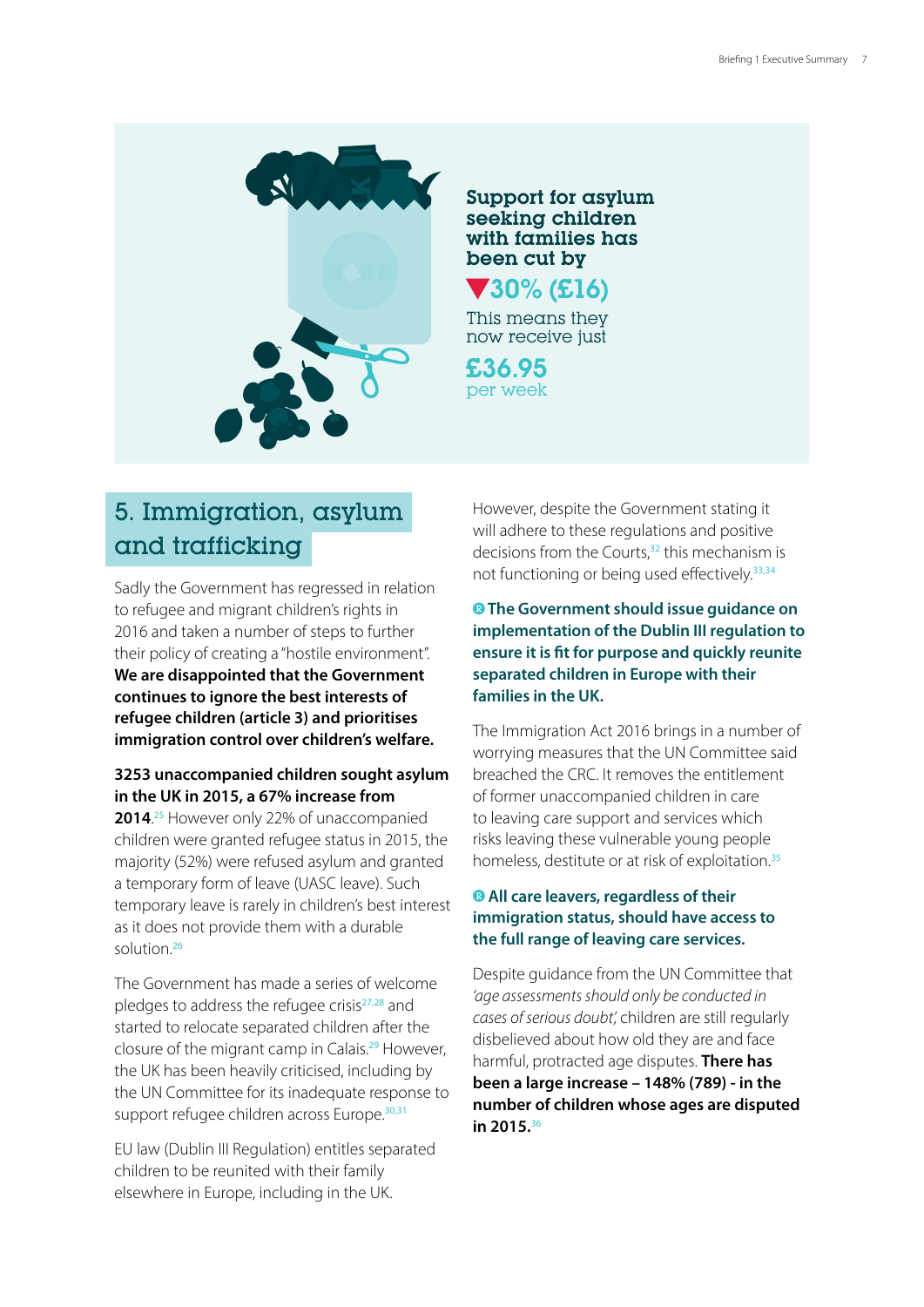In August 2015, the Government made significant cuts to asylum support by introducing a "flat rate" of support for all individuals pushing families even further into poverty.

Despite emphasising its ongoing commitment<sup>37</sup> to the provision of Independent Child Trafficking Advocates following an independent evaluation<sup>38</sup>, the Government has still not rolled the scheme out across the country and has started a new trial in three "early adopter" sites.

## 6. Education

More children are now taught in good or outstanding schools: 1.4 million more pupils than in 2010 but inequalities in education present a considerable challenge to ensuring all children have their right to education realised.<sup>39</sup>

**The Government's announcement to reverse the ban on new state funded grammar schools is very concerning given the potential impact on widening educational inequality.**<sup>40</sup> While it's welcome that Government has emphasised that new or expanding selective schools will have to meet various conditions, such as taking a proportion of pupils from lower income households, they do not fully allay fears that increasing the number of selective schools will lower the standard for the majority of children, consigning them to a second-tier system.<sup>41</sup>

#### **The Government should not go ahead with its proposals to expand grammar schools.**

Positively, the Government continues to give schools additional funding to support children from disadvantaged backgrounds through the Pupil Premium, but while educational attainment has generally improved, significant attainment gaps continue. **A sizeable developmental gap between the most and least disadvantaged children in the early years remains,** which continues to widen at school and has longterm consequences for children's educational achievement.<sup>42</sup>

#### **The Government should invest more in high quality childcare and early education.**



Source: Department for Education

At GCSE level, White British boys from low income backgrounds perform particularly badly, with less than a quarter of this group achieving five GCSEs grades A\* to C, including English and mathematics;<sup>43</sup> Pakistani/Bangladeshi and African/Caribbean/Black pupils continued to be the lowest performing of ethnic minority groups at GCSE level; <sup>44</sup> while 14% of looked after children achieved five or more A\*- C GCSEs compared with 53% of non-looked after children.<sup>45</sup>

**Inclusive education has declined each year since 2010.** In 2016, 24% of pupils with a Statement or Education, Health and Care Plans (EHC Plan) attended state-funded secondary schools, compared with 29% in 2010.<sup>46</sup>

#### **The Government should give further resources and training to schools to assist with inclusion of disabled children and children with SEN in mainstream schools.**

**Particular groups of children continue to be disproportionately excluded from school.**  Boys are almost three times more likely to be permanently excluded than girls; pupils who are eligible for FSMs are four times more likely to receive a permanent exclusion that those who are not eligible for FSM; children with SEN are seven times more likely to receive a permanent exclusion than children with no SEN; and Black Caribbean pupils are three times as likely to

be permanently excluded than the school population as a whole.<sup>47</sup>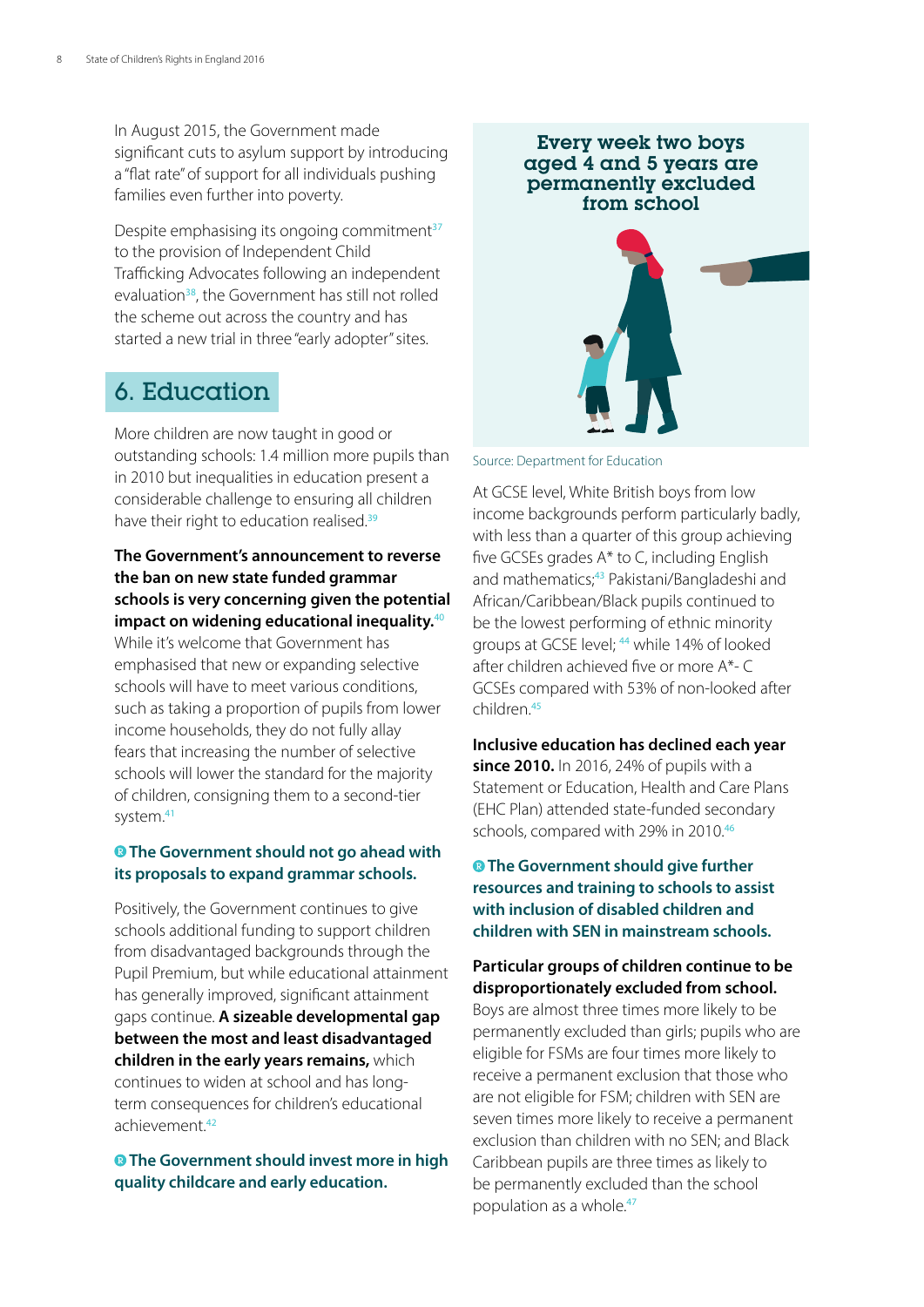**The Government should urgently address the overrepresentation of certain groups of children being excluded from schools.**

## 7. Health

There has been considerable effort from the Government to achieve parity of esteem with mental and physical health. But worsening mental health and poor access to both community and inpatient services has limited England's progress towards a child's right to have the best possible health and access to health services, sometimes with fatal consequences.

**Despite the Government's investment of £1.4 billion (until 2020), CAMHS (Child and Adolescent Mental Health Services) are still chronically underfunded.** There are concerns that the investment is being delayed and failing to reach the frontline of children's mental health services where it is badly needed, an issue highlighted by the UN Committee.<sup>48</sup>

#### **The Government should ring fence the £1.4 billion investment to CAHMS.**

**Nearly a quarter of a million children in England are receiving support from mental health services** and the figure is likely to be significantly higher.<sup>49</sup> There has been an alarming rise in suicides amongst children<sup>50</sup> and the number of children self-harming has risen dramatically in the past 10 years.<sup>51</sup> Experts have attributed this to unprecedented social stress such as pressure to succeed at school, the damaging effects of social media, family breakup, growing inequality, children's body-image fears, a history of abuse, including sexual abuse, and increasing sexualisation.<sup>52</sup>

Research has found that **access to CAMHS and treatment is currently a postcode lottery:** 28% of children referred to CAMHS in 2015 were turned away – increasing to 75% in some areas. Nearly 60% of children were on a waiting list, with many forced to wait an average of 100 days.<sup>53</sup>

Worryingly, children are still being placed in inappropriate settings such as adult mental health wards during mental health crisis, despite a duty prohibiting it. Inquests continue to show



 last year There were 202 children aged under-18 treated in adult mental health wards

 A 43% increase since 2011/2012

that children die in mental health institutions due to a combination of failings such as neglect, inadequate staffing levels, poor care and risk management.<sup>54</sup>

#### **The Government should increase the funding available for the number of healthbased and alternative places of safety.**

Government efforts to tackle obesity are a step in the right direction but **the UN Committee was concerned by continued health inequalities amongst some groups of children, despite a Government duty to reduce this.** A recent investigation has shown that services aimed at children are bearing the brunt of cuts to public health by local authorities.<sup>55</sup> **In 2015 there was a £200m in year cut to the public health grant**  with further cuts of £331m (9.7%) announced by 2020/21.<sup>56</sup> The Government has said it will eventually abolish the grant altogether.<sup>57</sup>

#### **<sup>** $\bullet$ **</sup> The Government should not abolish the ring fenced public health grant to local authorities**

## 8. Policing and Criminal Justice

Despite progress, there is still a long way to go before children in conflict with the law have their rights respected. In 2015, the Government commissioned a review into the youth justice system. The interim report<sup>58</sup> contained encouraging findings but, with a change in Government, youth justice is at a crossroads and it's unclear which direction will now be taken.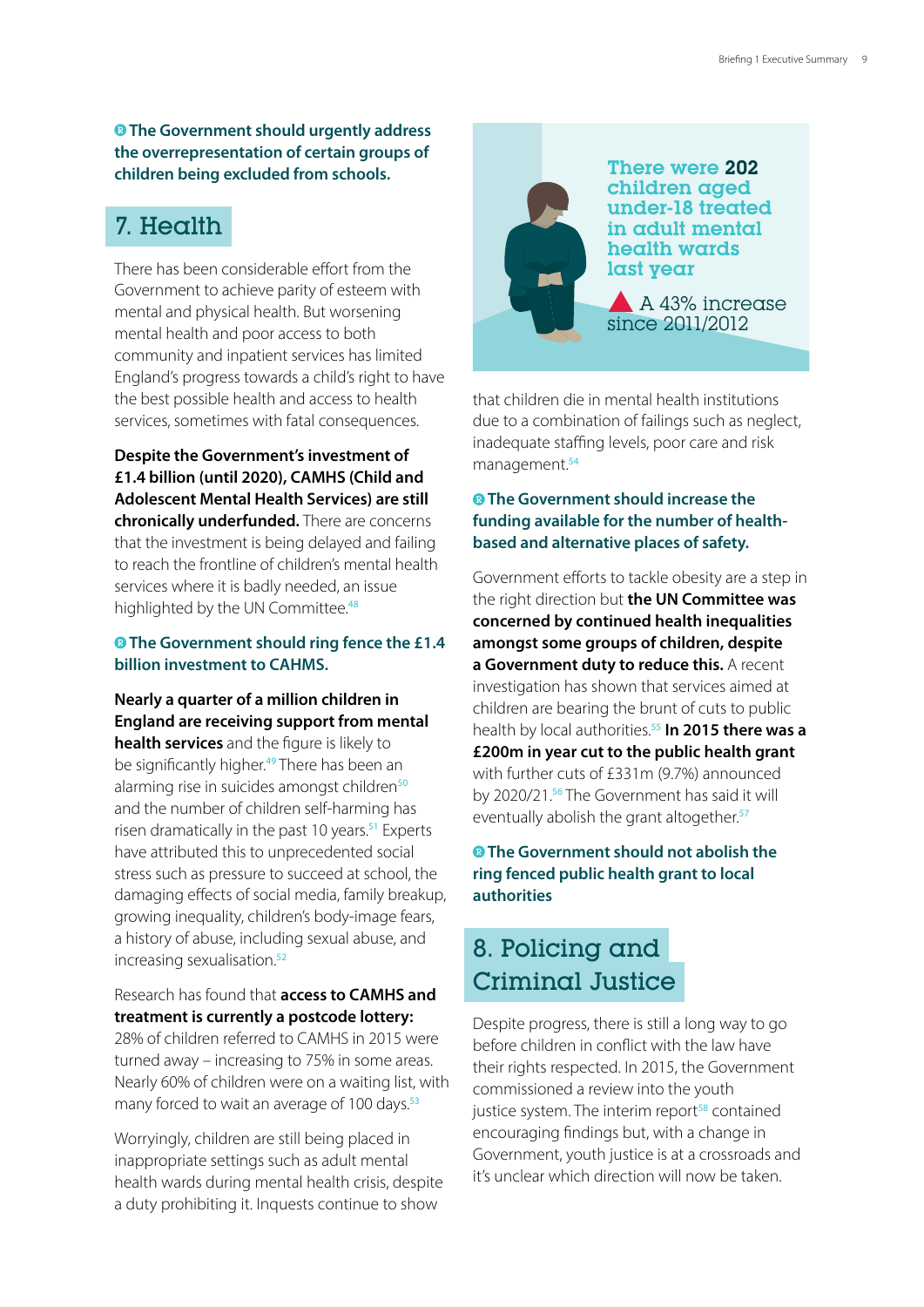#### Between 2008 – 2016, the number of children in the secure estate fell by more than 70% (from 3,019 to 881)

At the same time the proportion of black and minority ethnic children increased from 25% to 42%



The National Police Chiefs' Council (NPCC) has provided impressive leadership in setting new priorities for the policing of children. In April 2015, it published a *'National Strategy for the Policing of Children and Young People'* <sup>59</sup>, which emphasised *'that in all encounters with the police those below the age of 18 should be treated as children first.'*

The UN Committee said the use of Tasers on children in the UK should be prohibited $60$  but our FOI requests to 44 police forces in England and Wales revealed that in 2015, Taser was used against children at least 538 times. Tasers were fired in 43 of these uses, with the youngest child fired on just 12 years old.

#### **The use of Taser on children should be eliminated.**

A spit hood is a bag made of mesh-like material, with a drawstring to tighten it, which is put over the head. The Independent Police Complaints Commission has investigated the deaths of two adults following the use of spit hoods.<sup>61</sup> **In the first nine months of 2016 the use of spit hoods on children doubled: at least 24 children in England were hooded** (with the youngest recorded age being 15 years old).

#### **The use of all harmful devices on children by police, including spit hoods, should be prohibited**

The population of the youth secure estate has fallen by more than 70% since August 2008. However **BAME children continue to be disproportionately over-represented and accounted for 42% of the youth secure estate population in August 2016.**<sup>62</sup>

Children's own experiences of custody reflect an unsafe environment. A survey by Her Majesty's Inspector of Prisons found that 23% of children in Secure Training Centres (STCs) reported feeling unsafe at some point since their arrival and **nearly half (46%) of boys in Yong Offender Institutions (YOIs) said they had felt unsafe at their establishment** at some point - the highest figure HMIP has ever recorded<sup>63</sup>.

#### **<sup><b><sup>8</sup>** The use of prison-like institutions (YOIs,</sup> **STCs) should be replaced with care-based homes.**

Following the deaths of two children in custody in 2004 after the use of restraint, a new system - Minimising and Managing Physical Restraint was introduced, which focusses on de-escalation yet **still includes techniques which involve the deliberate infliction of pain on children.**<sup>64</sup>

The use of restraint has risen over the last five years: Approximately a third of children (32%) in STCs reported being restrained since their arrival. More than two-fifths (45%) of boys reported being restrained while in YOIs.

 **Restraint against children should only be used when the child poses an imminent threat of injury to himself or others, and it should never be used to deliberately inflict pain.**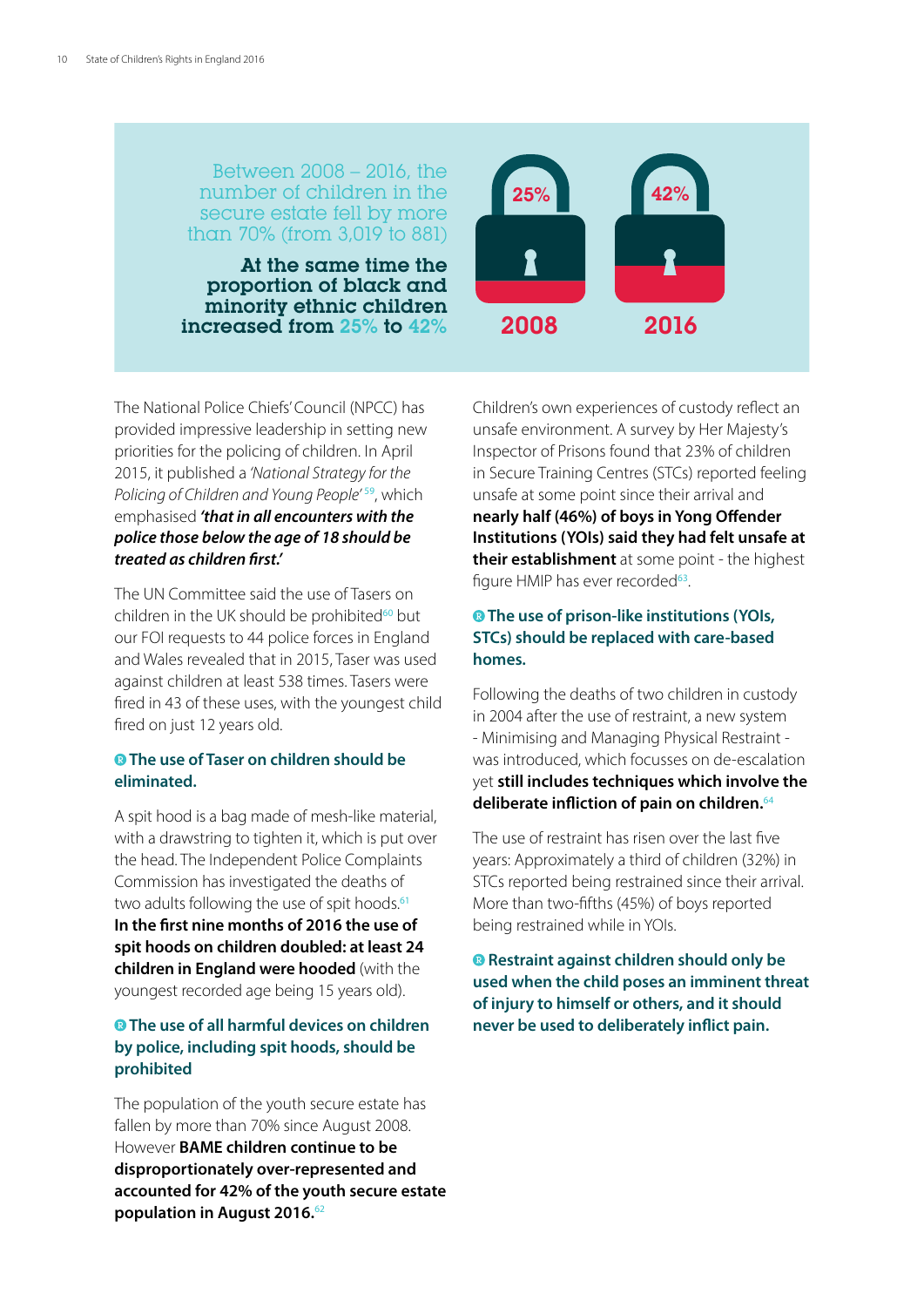## **Endnotes**

- 1. UN Committee on the Rights of the Child (2016) *Concluding observations on the fifth periodic report of the United Kingdom of Great Britain and Northern Ireland*
- 2. Children's Rights Alliance for England (2015) *Civil Society Alternative Report 2015 to the UN Committee - England*
- 3. HL Deb: Children and Social Work Bill (8 November 2016) C1090
- 4. <https://www.bihr.org.uk/human-rights-act-pledge>
- 5. National Institute of Economic and Social Research (2016) *Inequality among lesbian, gay bisexual and transgender groups in the UK: a review of evidence*
- 6. Department for Work and Pensions (June 2016) *Households below average income: an analysis of the income distribution 1994/95 to 2014/15*
- 7. HM Treasury and Department for Work and Pensions (2015) *Welfare Reform and Work Bill: Impact Assessment of Tax Credits and Universal Credit, changes to Child Element and Family Element*
- 8. Department for Work and Pensions (August 2016) *Benefit Cap. Data to May 2016*
- 9. Royston, S. (2016) The Future of Family Incomes: *How key tax and welfare changes will affect families to 2020 The Children's Society*
- 10. Browne, J. and Hood, A. (2016) *Living Standards, Poverty and Inequality in the UK: 2015-16 to 2020-21 Institute for Fiscal Studies*
- 11. Department for Communities and Local Government (September 2016) *Statutory homelessness and prevention and relief live tables: Table 773 England*
- 12. Fitzpatrick, S., Pawson, H., Bramley, G., Wilcox, S., and Watts, B. (2016) *Homeless Monitor 2016* Heriot-Watt University, University of York, University of New South Wales; House of Commons Communities and Local Government Committee (2016) *Homelessness. Third Report of Session 2016–17*
- 13. Q2 End of June 2016 compared to Q2 2010 Department for Communities and Local Government (September 2016) *Statutory homelessness and prevention and relief live tables: Table 775 England*
- 14. Pennington, J. and Garvie. D (2016) *Desperate to Escape the experiences of homeless families in emergency accommodation Shelter*
- 15. Department for Education (2016) *Putting children first: our vision for children's social care*
- 16. Department for Education (September 2016) *Children looked after in England (including adoption) year ending 31 March 2016 SFR 41/2016*
- 17. Action for Children, NCB and The Children's Society (2016) *Losing in the long run: Trends in Early Intervention Funding*
- 18. Department for Education (September 2016) *Children looked after in England (including adoption) year ending 31 March 2016 SFR 41/2016*
- 19. Department for Education (2016) *Adoption: A Vision for Change*
- 20. Cross Whitehall (2016) *Keep on caring: supporting young people from care to independence and Children and Social Work Bill*
- 21. Bentley, H. et al. (2016) *How safe are our children? 2016* NSPCC
- 22. Open Letter to Minister of State to the Armed Forces 23 May 2013. [https://www.child-soldiers.org/shop/open-letter-to-the-ministry-of](https://www.child-soldiers.org/shop/open-letter-to-the-ministry-of-defence-from-childrens-rights-org)[defence-from-childrens-rights-organisations-1](https://www.child-soldiers.org/shop/open-letter-to-the-ministry-of-defence-from-childrens-rights-org)
- 23. Commissioners for Children and Young People for England, Scotland, Wales and Northern Ireland communicated in a joint statement to child Soldiers International 28 January 2015
- 24. Child Soldiers International (2016) *Child Soldiers at 16: Sifting fact from fiction*
- 25. Home Office (April to June 2016) Asylum Data Tables based on Refugee Council (August 2016) *Children in the asylum system statistics*
- 26. Gregg, L. and Williams, N. (2015) *Not just a temporary fix: The search for durable solutions for separated migrant children* The Children's Society and European Commission
- 27. Home Office (21 April 2016) 'New scheme launched to resettle children at risk' News Story
- 28. 10 Downing Street (4 May 2016) 'Unaccompanied asylum-seeking children to be resettled from Europe' Press Release – under Section 67 of the Immigration Act 2016 ("Dubs amendment")
- 29. Amber Rudd, Home Secretary (24 October 2016) *Statement on the transfer of unaccompanied minors from Calais camp HC WS55*
- 30. '"Robust plans" called for to resettle Calais migrant children' (13 October 2016) *BBC News*
- 31. UN Committee on the Rights of the Child (2 November 2016) 'Calais camp: French and UK Governments fell well short of their child rights obligations'
- 32. AT and another (Article 8 ECHR Child Refugee Family Reunification: Eritrea) [2016] UKUT 227 (IAC)
- 33. Unicef UK (2016) *Family reunion in the UK for children across Europe: Making Dublin work for children*
- 34. House of Lords EU Committee (2016) *Children in crisis: unaccompanied migrant children in the EU 2nd Report of Session 2016–17*
- 35. Refugee Children's Consortium (March 2016) 'House of Lords Report Stage Briefing: Immigration Bill 2016 - Support for Care Leavers'
- 36. Refugee Council (August 2016) *Children in the asylum system statistics*
- 37. HM Government (2015) *Report on the trial of independent child trafficking advocates and next steps*
- 38. Home Office (2015) *Evaluation of Independent Child Trafficking Advocates trial: Final Report*
- 39. Department for Education (March 2016) *Educational Excellence Everywhere*
- 40. Department for Education (2016) *Schools that work for everyone. Government consultation*
- 41. National Union of Teachers (6 September 2016) 'Grammar Schools' Press release; Helm, T. (15 October 2016) *'I came into teaching to raise standards'*  – Michael Wilshaw's forthright farewell' *The Guardian*
- 42. Evidence to CRAE from Family and Child Care Trust July 2016
- 43. Ofsted (2015) *The Annual Report of Her Majesty's Chief Inspector of Education, Children's Services and Skills 2014/15*
- 44. Equality and Human Rights Commission (March 2016) *Is England Fairer?*
- 45. Department for Education (24 March 2016) *Outcomes for children looked after by local authorities in England, 31 March 2015*
- 46. Department for Education, (September 2016) *Special educational needs: an analysis and summary of data sources*
- 47. Department for Education (July 2016) *Permanent and Fixed Period Exclusions in England: 2014 to 2015*; Children's Rights Alliance for England, Together and the Wales UNCRC Monitoring Group (2016) *GB Civil Society Briefing in response to the UK List of Issues Response* Communities Empowerment Network (March 2015), *Mapping the Exclusion Process: Inequality, Justice and the Business of Education*
- 48. Buchanan, M. (8 March 2016) 'NHS child mental health money 'missing' despite investment' *BBC News*
- 49. NHS Digital provided for *The Guardian (*End of June 2016 NHS Digital began collating the figures in January) in Campbell, D. and Marsh, S. 'Quarter of a million children receiving mental health care in England' (3 October 2016) *The Guardian* Figures could only be provided by 60% of NHS Trusts.
- 50. Add source from GMI briefing
- 51. NHS Digital Figures obtained by *The Guardian* Campbell, D. (23 October 2016) 'NHS figures show 'shocking' rise in self-harm among young' *The Guardian*
- 52. Ibid.
- 53. Children's Commissioner (2016) *Lightning Review: Access to Child and Adolescent Mental Health Services*
- 54. INQUEST (2 June 2016) 'Jury finds Priory's gross failings contributed to death of 14 year Amy El Keria in child mental health unit' Press Release and INQUEST (21 September 2016) 'Coroner concludes gross failings constituting neglect contributed to the death of 15 year old Christopher Brennan in Bethlem Hospital Adolescent Unit' Press Release
- 55. Health Services Journal (2016) *Health Services Journal Investigation*
- 56. Local Government Association (2016) *Public health funding in 2016/17 and 2017/18*
- 57. HM Treasury (2015) *Spending Review and Autumn Statement 2015*
- 58. Ministry of Justice (February 2016) *Review of the Youth Justice System: An interim report of emerging findings.*
- 59. National Police Chiefs Council (2015) *National Strategy for the Policing of Children and Young People*
- 60. UN Committee on the Rights of the Child (2016) *Concluding observations on the fifth periodic report of the United Ki*ngdom of Great Britain and Northern Ireland
- 61. The Independent Police Complaints Commission investigated the death of Jonathan Pluck (in Cambridgeshire in 2009) and is still investigating the death of Terry Smith (in Surrey in November 2013).
- 62. Youth Justice Board/Ministry of Justice (2016) *Monthly youth custody report October 2016: England and Wales.*
- 63. Her Majesty's Inspectorate of Prisons (2016) *Children in custody 2015-16: an analysis of 12-18 year olds' perceptions of their experiences in STCs and YOIs*
- 64. Restraint Advisory Board (2011) *Assessment of Minimising and Managing Physical Restraint for children in the secure estate*